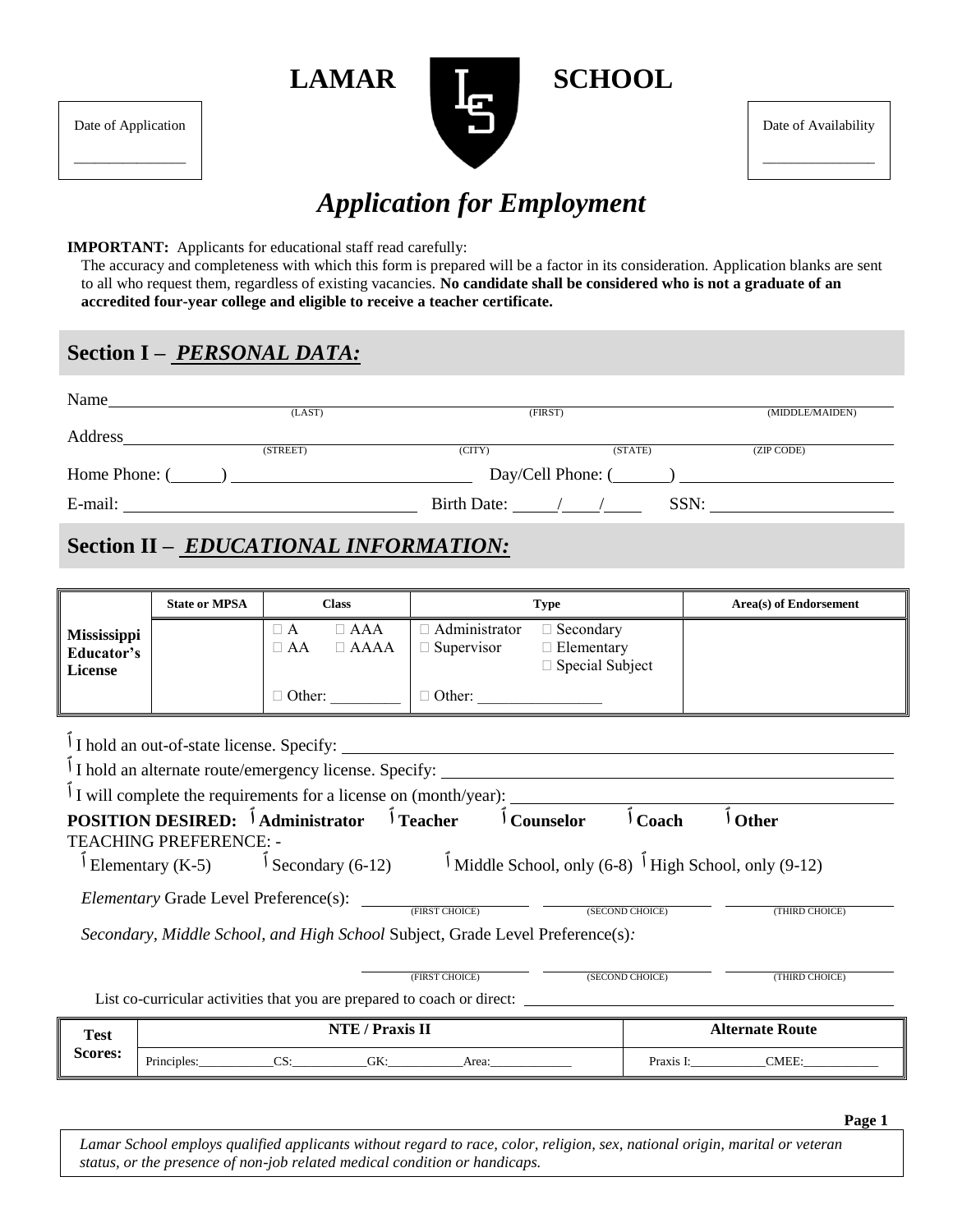## **Section III –** *EDUCATIONAL and PROFESSIONAL TRAINING:*

| College/University<br>(List in order of attendance) | Location<br>(City, State) | Dates Attended<br>$(Year - Year)$ | Degree | Major | Minor |
|-----------------------------------------------------|---------------------------|-----------------------------------|--------|-------|-------|
|                                                     |                           |                                   |        |       |       |
|                                                     |                           |                                   |        |       |       |
|                                                     |                           |                                   |        |       |       |
|                                                     |                           |                                   |        |       |       |
|                                                     |                           |                                   |        |       |       |

#### *For First Year Teachers Only* **Student Teaching Experience**

| School District         | Grade/Subject | <b>Supervising Teacher</b> | Principal | College Supervisor |
|-------------------------|---------------|----------------------------|-----------|--------------------|
| <b>First Experience</b> |               |                            |           |                    |
|                         |               |                            |           |                    |
|                         |               |                            |           |                    |
| Second Experience       |               |                            |           |                    |
|                         |               |                            |           |                    |
|                         |               |                            |           |                    |

### **Section IV –** *EMPLOYMENT HISTORY:*

#### **FULL TIME Teaching and/or Administrative Experience**: List experience in chronological order, most recent date first. Substitute teaching and paraprofessional experience should be listed under **Other Work Experience**.

| School/School District                | <b>Mailing Address</b>                                                          | Assignment<br>(e.g., grade level, subject) | Dates<br>Year-Year | Years of<br>Experience |
|---------------------------------------|---------------------------------------------------------------------------------|--------------------------------------------|--------------------|------------------------|
|                                       |                                                                                 |                                            |                    |                        |
|                                       |                                                                                 |                                            |                    |                        |
|                                       |                                                                                 |                                            |                    |                        |
|                                       |                                                                                 |                                            |                    |                        |
|                                       |                                                                                 |                                            |                    |                        |
| Total Full Time Years of Experience · | the contract of the contract of the contract of the contract of the contract of |                                            | $\bullet$          |                        |

#### **Other Work Experience:**

[Include additional list if necessary]

| Employer | Mailing Address | Assignment | Dates<br>Year-Year | Years of<br>Experience |
|----------|-----------------|------------|--------------------|------------------------|
|          |                 |            |                    |                        |
|          |                 |            |                    |                        |
|          |                 |            |                    |                        |

[Include additional list if necessary]

#### **Page 2**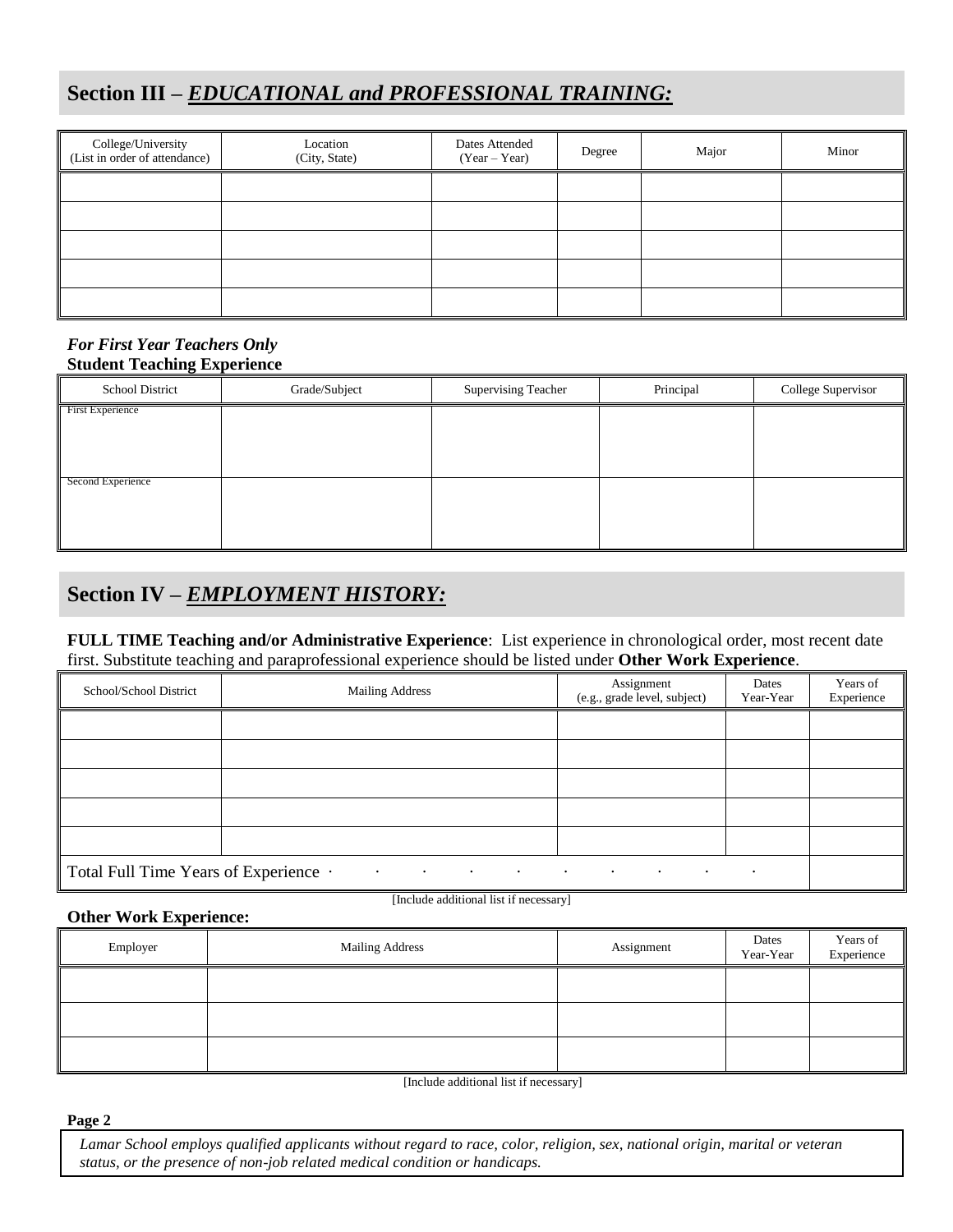### **Section V –** *PROFESSIONAL DATA:*

- 1. Are you a citizen of the United States of America? Yes No
- 2. Are you currently under contract with a school/district? Yes No If *yes*, give school/district name and city, state:
- 3. Are you able to satisfactorily fulfill the requirements of this job with or without reasonable accommodations? Yes\_\_\_\_\_\_ No\_\_\_\_\_ If **no**, give complete details on attached sheet.
- 4. Have you ever been dismissed/non-renewed from employment by any other school/district? Yes No If *yes*, give complete details on attached sheet.
- 5. Have you ever been given the opportunity to resign or resigned under duress or told you were going to be dismissed if you did not resign? Yes\_\_\_\_\_ No\_\_\_\_\_ If *yes*, give complete details on attached sheet.
- 6. Have you ever had a professional certificate/license revoked? Yes\_\_\_\_\_ No\_\_\_\_\_ If *yes*, give complete details on attached sheet.
- 7. Have you ever been convicted of a crime? Yes\_\_\_\_\_ No\_\_\_\_\_ If *yes*, give complete details on attached sheet.

### **Section VI –** *WRITTEN RESPONSE:*

Please indicate the reason(s) for your seeking employment at Lamar School, and detail what you feel to be your strengths as a teacher.